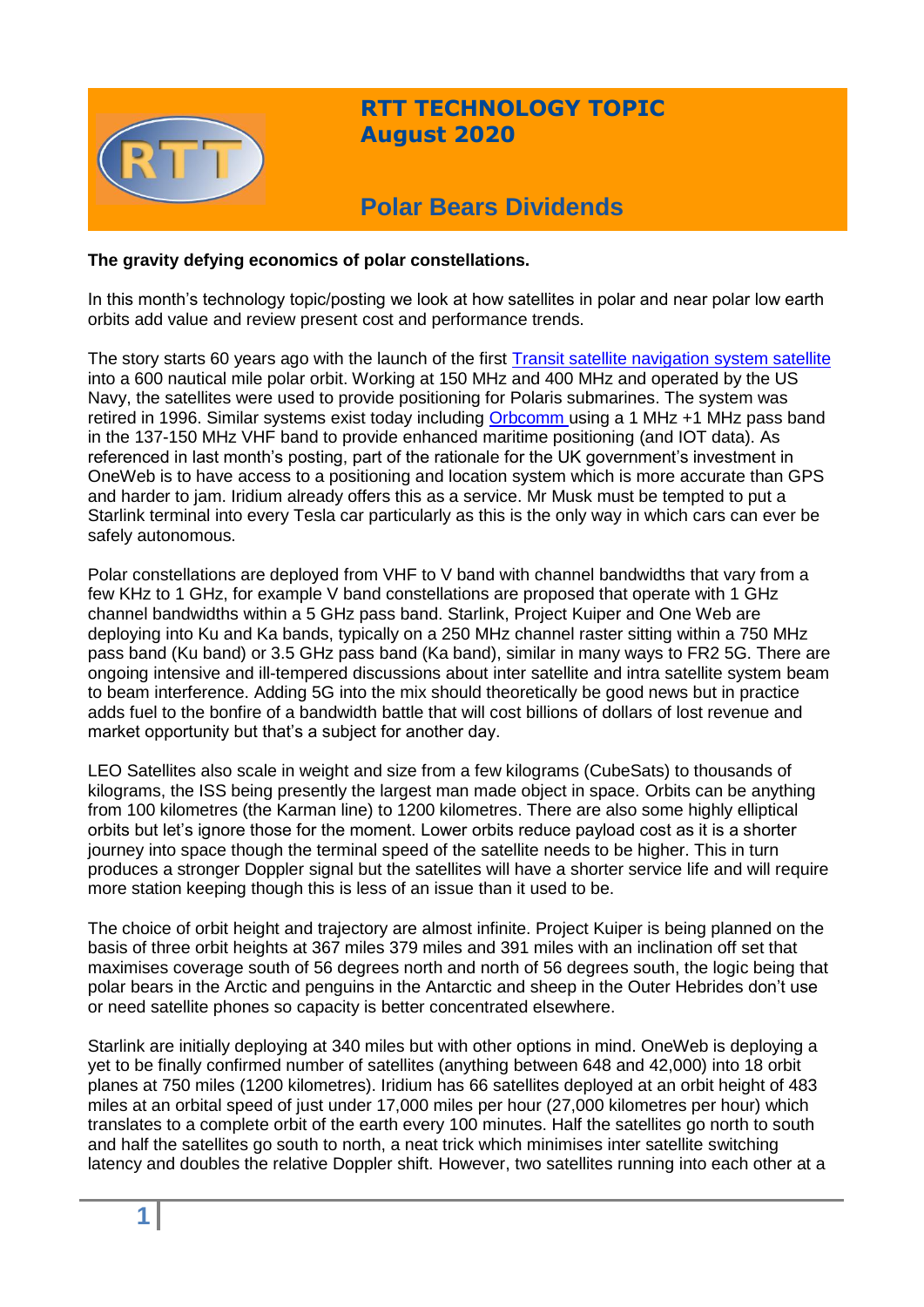combined approach speed of 34,000 miles an hour creates embarrassing and expensive space debris. This has only happened once in thirty years and a rogue Russian satellite was to blame.

However the risk of collision is increasing partly due to the number of commercial LEO satellites proposed, close to 100,000 if all the present FCC submissions are added together and partly due to the introduction of configurable constellations. These are satellite systems being deployed by defence agencies though could be deployed commercially. A present example is the [Hypergiant](https://www.satellitetoday.com/government-military/2020/07/07/hypergiant-collaborates-with-u-s-air-force-on-reconfigurable-constellation/)  [CubeSat constellation w](https://www.satellitetoday.com/government-military/2020/07/07/hypergiant-collaborates-with-u-s-air-force-on-reconfigurable-constellation/)hich can be reconfigured to respond to changing defence requirements. The 'satellite swarms' use a combination of ground control and autonomous station keeping to maintain orbit discipline but imply a need for constellation coordination which does not exist on a global scale. As a consequence it is hard to quantify collision risk but potential costs need to be fully factored into business plans.

Compared to constellation coordination, spectrum coordination should be simple but in practice is a problem that is getting worse not better over time. Iridium has the relative luxury of tidy L band spectrum with no coexistence or adjacent band issues and cleanly designated K band for the inter satellite links. By contrast in Ku and Ka band, the wider bandwidth and almost infinite choice of orbital planes combined with a wide range of possible power budgets and beam configurations makes interference modelling unimaginably complex, hence the ongoing arguments over protection ratios both between high count LEOS in the same or adjacent bands but also between LEOS and MEOS and GSO satellites and, in the future, millimeter wave (FR2) terrestrial 5G.

The lack of a global air interface standard for satellites compounds this problem which will only be solved as and when and if a super operator combines a high count LEO constellation with an integrated MEO and GSO and terrestrial service offer. To date, only SES has made any progress in this direction with some commercial coupling between their [GSO assets and their O3b MEO](https://www.ses.com/networks/networks-and-platforms/o3b-meo#:~:text=SES%E2%80%99%20O3b%20MEO%20is%20a%20binding%20solution%20between,which%20is%20the%20core%20of%20the%20societal%20evolution.)  [acquisition.](https://www.ses.com/networks/networks-and-platforms/o3b-meo#:~:text=SES%E2%80%99%20O3b%20MEO%20is%20a%20binding%20solution%20between,which%20is%20the%20core%20of%20the%20societal%20evolution.)

This is a pity because space has many added value opportunities any or all of which potentially transform the economics of space based delivery. The starting point is to remind ourselves that LEO constellations offer the commercial and military Holy Trinity of positioning, imaging and communication. This equates to multiple ways to earn money from the same satellite. Sun Synchronous polar orbits are particularly good for imaging, passing over the same spot at the same time each day usually close to dawn or dusk but any orbit is potentially useful.

Imaging and positioning can subsidise communication. The extension of Amazon Web Services (AWS) into the ground station business suggests this is happening faster than most people thought it would (see our October 2019 posting [5G for Free](https://www.rttonline.com/sitemap.html) and more recent [Press Announcements.](https://www.cnbc.com/2020/06/30/amazons-aws-establishes-aerospace-and-satellite-solutions-space-unit.html))

But the economics of space delivery are also determined by the relative cost and performance of the many thousands of components used in space hardware and user and IOT devices. This includes solar panel arrays, batteries, processors and active RF devices such as power amplifiers, low noise amplifiers and related radio functions such as mixers and combiners, splitters, filters and matching components. Space networks are not short of spectrum but they are short of power.

While it would be nice to use low cost silicon, the efficiency loss at higher frequencies is unsupportable hence the use of more expensive (rarer) materials that deliver system efficiency gain. Gallium nitride solid state amplifiers for example have now largely replaced travelling wave tube amplifiers. This has helped reduce launch weights and in orbit reliability across large temperature gradients, a mean time to failure of over 100 years being not untypical. Gallium nitride is also usually used for adaptive phased array antennas. Given that each element in the array needs its own RF amplifier and LNA this is generally going to be too expensive for consumer terminals.

Adaptive phased array antennas are needed so that user and IOT devices including earth stations in motion (ESIM) and fixed devices can track a satellite as it moves from horizon to horizon, a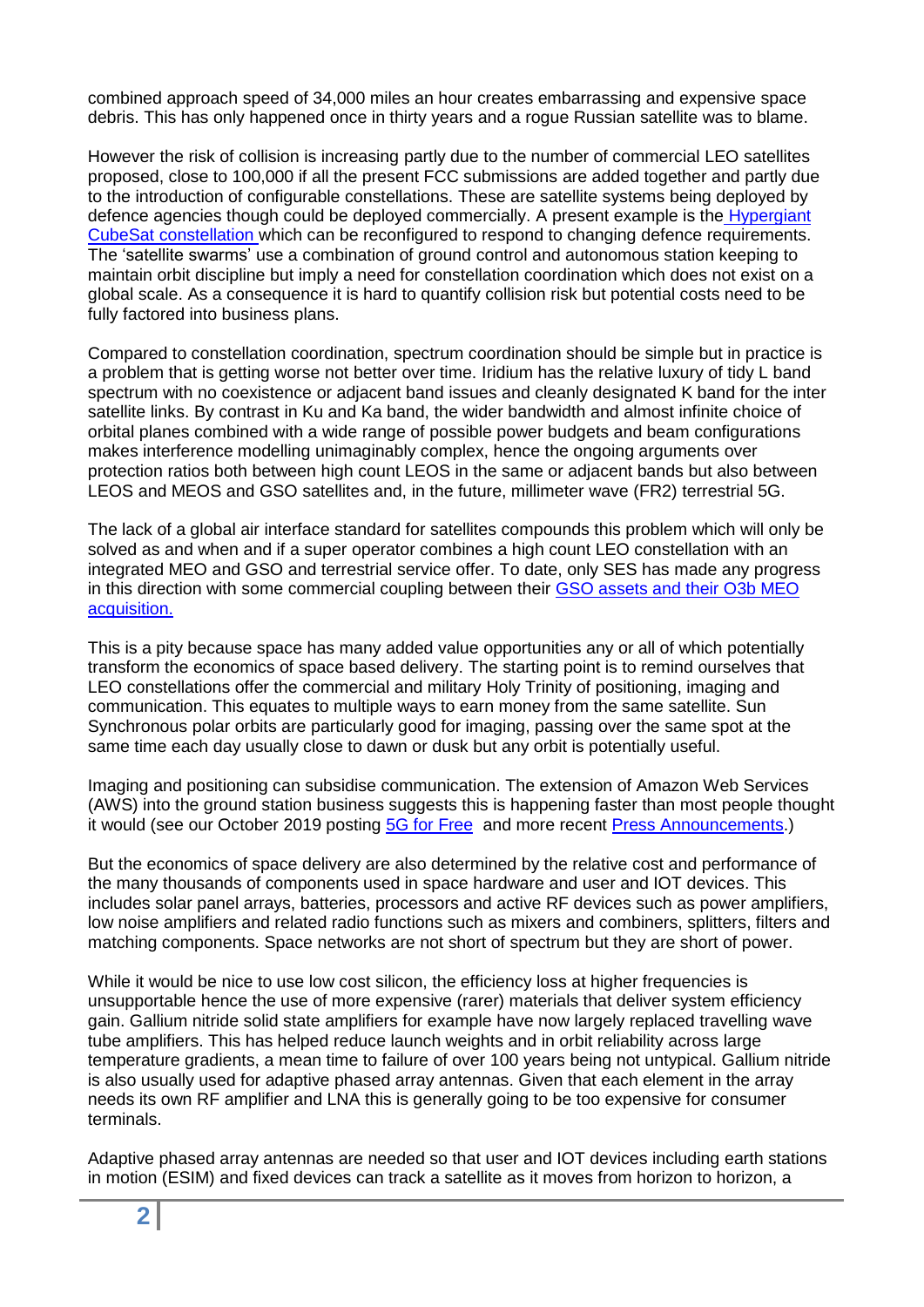journey that takes typically between 8 and 15 minutes. Phase array antennas are however inefficient at lower elevation angles due to path length and rain fade and blocking from buildings, vegetation and hills.

As we have said in previous postings, as satellite counts approach 20,000 or so, there will nearly always be a satellite nearly always overhead so a low cost fixed narrow beam, for example a simple microwave dish looking directly upwards, becomes feasible albeit with an additional switching overhead. The advantage apart from cost and line of sight and beam width gain is that these devices work equally well across multiple constellations including LEO and GSO together.

Simpler options that look directly upwards are therefore technically and commercially more attractive. If the target market includes consumer broadband, low orbit satellite systems need somewhere between 20 and 30 dB of additional gain to be technically and commercially competitive with terrestrial networks. This implies a line of sight link across the shortest available path which is always going to be straight upwards. In some cases such as non-line of sight terrestrial FR2 5G, the link budget from a satellite can be more favourable.

This highlights the need for the satellite industry to contrive a way in which constellations can be shared by multiple operators. Why launch 100,000 satellites to achieve nearly always nearly overhead coverage when 20,000 LEOS plus a smattering of MEO and GSO will achieve the same result? If more capacity is needed, the size of the satellites rather than the number of satellites can be increased. Collision risk will also be decreased.

It also highlights the need for global standards combined with spectrum sharing and coexistence agreements which remain as the cornerstone for achieving consumer scale. The commercial failure of Iridium in the late 1990's can be attributed to the rapid cost reduction of GSM networks and user devices. This only happened because the terrestrial cellular industry sorted out global spectrum and standards issues quickly and effectively. While the satellite industry has made some progress in this area it remains significantly short of where it needs to be if ambitions to build consumer price friendly networks and products are to be realised. Repeated use of Chapter 11 as a survival strategy is never going to make you popular with the investment community even if late entry investors benefit. Internal [industry arguments](https://www.satellitetoday.com/business/2020/07/15/ses-files-1-8b-claim-against-intelsat-over-c-band-alliance/) about spectrum don't help either.

So will investors in the new LEO constellations be enjoying dividends at some point in the not too distant future? Well this all depends. Narrow band lower frequency constellations such as the [Myriota CubeSat constellation](https://myriota.com/) seem to be well targeted at markets such as deep rural IOT where the value proposition is clear and compelling. These networks could also be helpful in tracking polar bears and penguins and sheep and other animals that move quite slowly. Similarly adding imaging and positioning to LEO communication payloads is a neat way of sharing costs across multiple revenue streams from commercial and military markets.

For low cost consumer broadband service offers it ultimately comes down to cash and customers where companies with emerging space interests such as Amazon and Facebook have an inherent commercial advantage.

To take our animal analogy to its inevitable end point down a deep burrow, the share values of legacy satellite operators have been in the dog house for too long. It is time to take the bull by the horns and turn a bear market into a growth stock that recognises the infinite and ever expanding value opportunities that can be unlocked by the risky but rewarding space and satellite sector.

## **Foot Note – Star Dust and Satellites - The Romance of Space Engineering**

Science and engineering does not need to be dull but can it be romantic?

In the context of space radio engineering the use of exotic and relatively rare elements such as Gallium is an essential part of the economic eco system. Gallium occurs in microscopic quantities